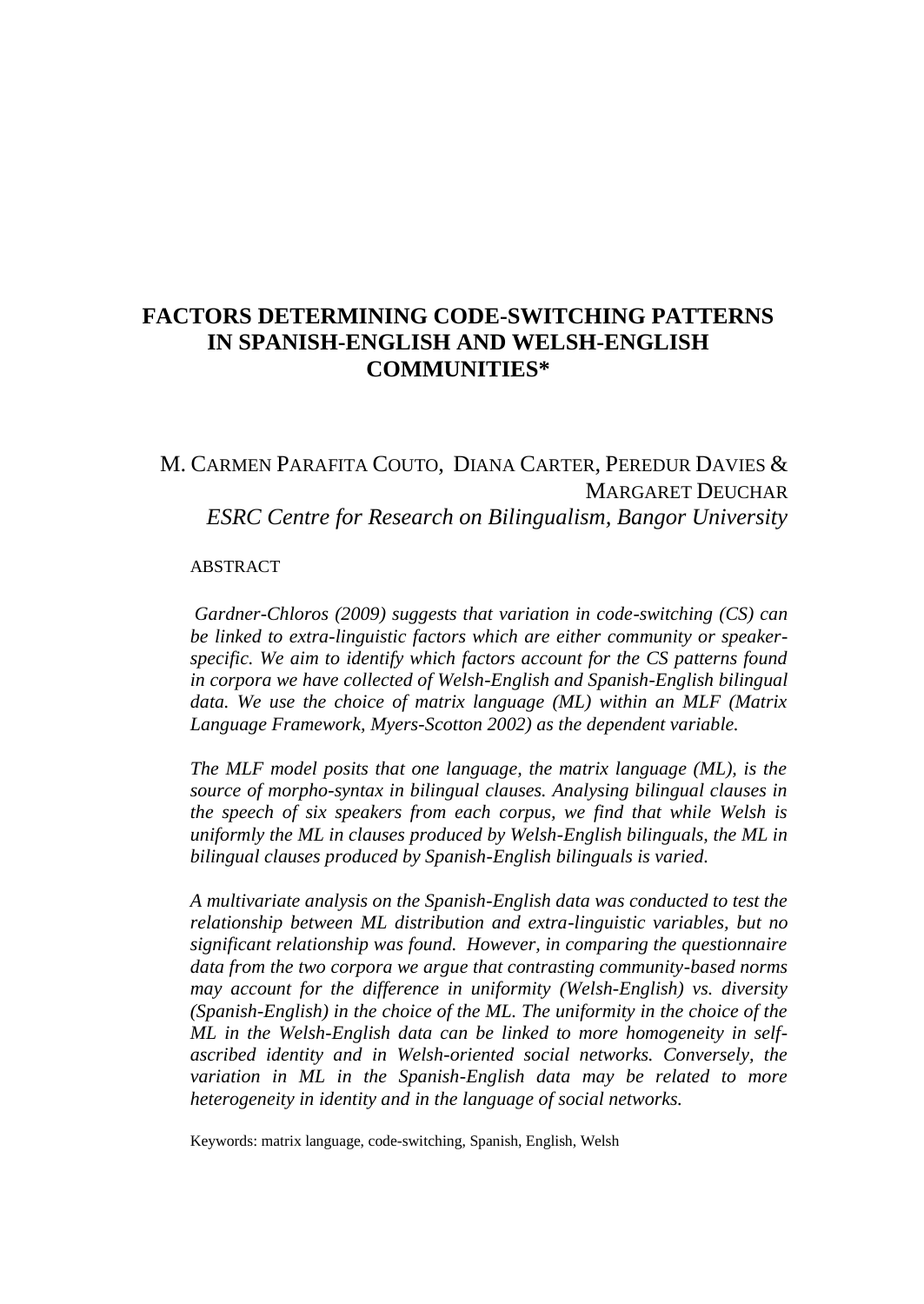#### RESUMEN

*Gardner-Chloros 2009 sugiere que factores extralingüísticos (específicos de una comunidad bilingüe o del propio hablante bilingüe) pueden ser responsables de la variación en el cambio de código (CC). El objetivo de nuestro estudio es identificar los factores que intervienen en la producción de diferentes patrones de CC en dos corpus de conversaciones bilingües (galés-inglés y español-inglés). Para el análisis aplicamos el modelo del MLF (Matrix Language Framework, Myers-Scotton 2002) y nos enfocamos exclusivamente en la variación presente en la lengua matriz (LM).* 

*Según el modelo del MLF, una lengua, la LM, es la fuente morfosintáctica de la cláusula bilingüe. Al analizar las cláusulas bilingües del habla de seis hablantes de cada corpus, encontramos que, en el corpus galés-inglés, el galés constituye uniformemente la LM; mientras que en el corpus españolinglés, la LM varía entre las dos lenguas.* 

*El análisis multivariante, empleado para medir la correlación entre la distribución de las lenguas matrices y las variables extra-lingüísticas, no arrojó resultados significativos. Sin embargo, al comparar los datos de los cuestionarios, argumentamos que las diferencias entre las normas de estas comunidades pudieran explicar la uniformidad (galés-inglés) vs. la diversidad (español-inglés) en la selección de la LM. La uniformidad en la selección de la LM en los datos galeses-ingleses pudiera estar relacionada a una mayor homogeneidad en la identidad y en las redes sociales orientadas hacia el galés. Por otro lado, la variación en la LM, presente en los datos españoles-ingleses, pudiera asociarse a la heterogeneidad en la identidad y el lenguaje de las redes sociales.* 

Palabras clave: lengua matriz, cambio de código, español, inglés, galés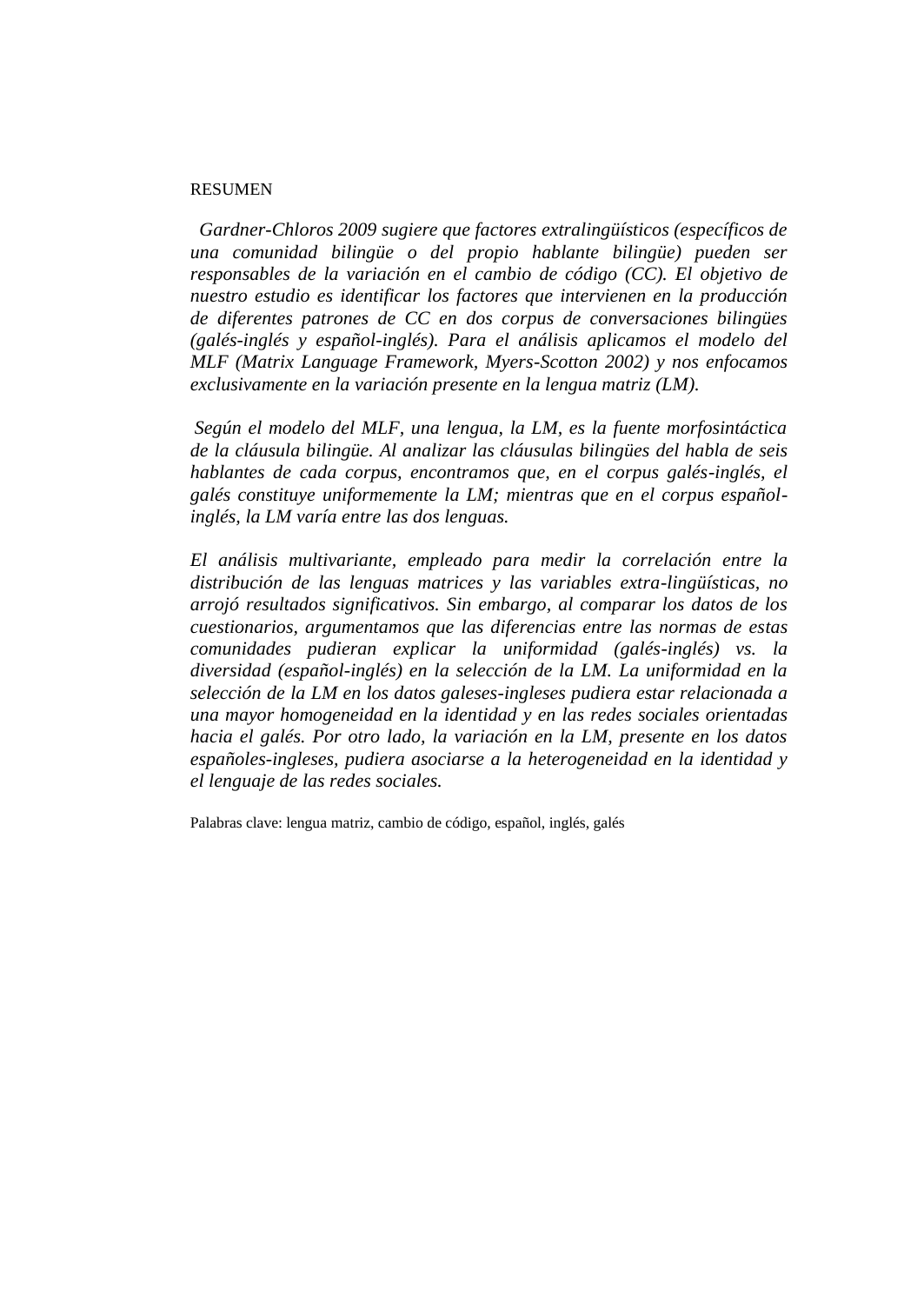#### 1. INTRODUCTION

This study is inspired by an interest in the regularities and differences that underlie language alternation in bilingual speech. In particular, we focus on naturalistic data from two bilingual corpora (Welsh-English and Spanish-English) recently collected in Wales (UK) and in Miami (Florida, USA).

We use the Matrix Language Frame (MLF) model (Myers-Scotton 2002) as a means of classifying the code-switching patterns found in our data. Analysing bilingual clauses in the speech of six speakers from each corpus, we find that while Welsh is uniformly the Matrix Language (ML) in clauses produced by Welsh-English bilinguals, there is variation in which language is the ML in bilingual clauses produced by Spanish-English bilinguals.

Using the recorded materials from our two corpora and the sociolinguistic questionnaires that were collected after each recording, we pursue the following objectives:

(i) To analyse production data in order to assign an ML to each bilingual clause in a sample of data from each corpus.

(ii) To perform a quantitative analysis of the results of (1) to describe the distribution of the ML in the two corpora.

(iii) Where variation in the ML is found, to investigate the relation between the ML as a dependent variable and independent speaker-based variables.

(iv) To use our questionnaire data to provide an overall characterisation of the two communities and to relate these to our findings regarding the distribution of the ML.

(v) To weigh up the relative impact of speaker-based and community-based factors on the patterns found in our data.

## 2. THE MATRIX LANGUAGE FRAME (MLF) MODEL

The MLF (Myers-Scotton 1993, 2002) proposes that in "classic code-switching" (Myers-Scotton 2002:8) there exists an asymmetrical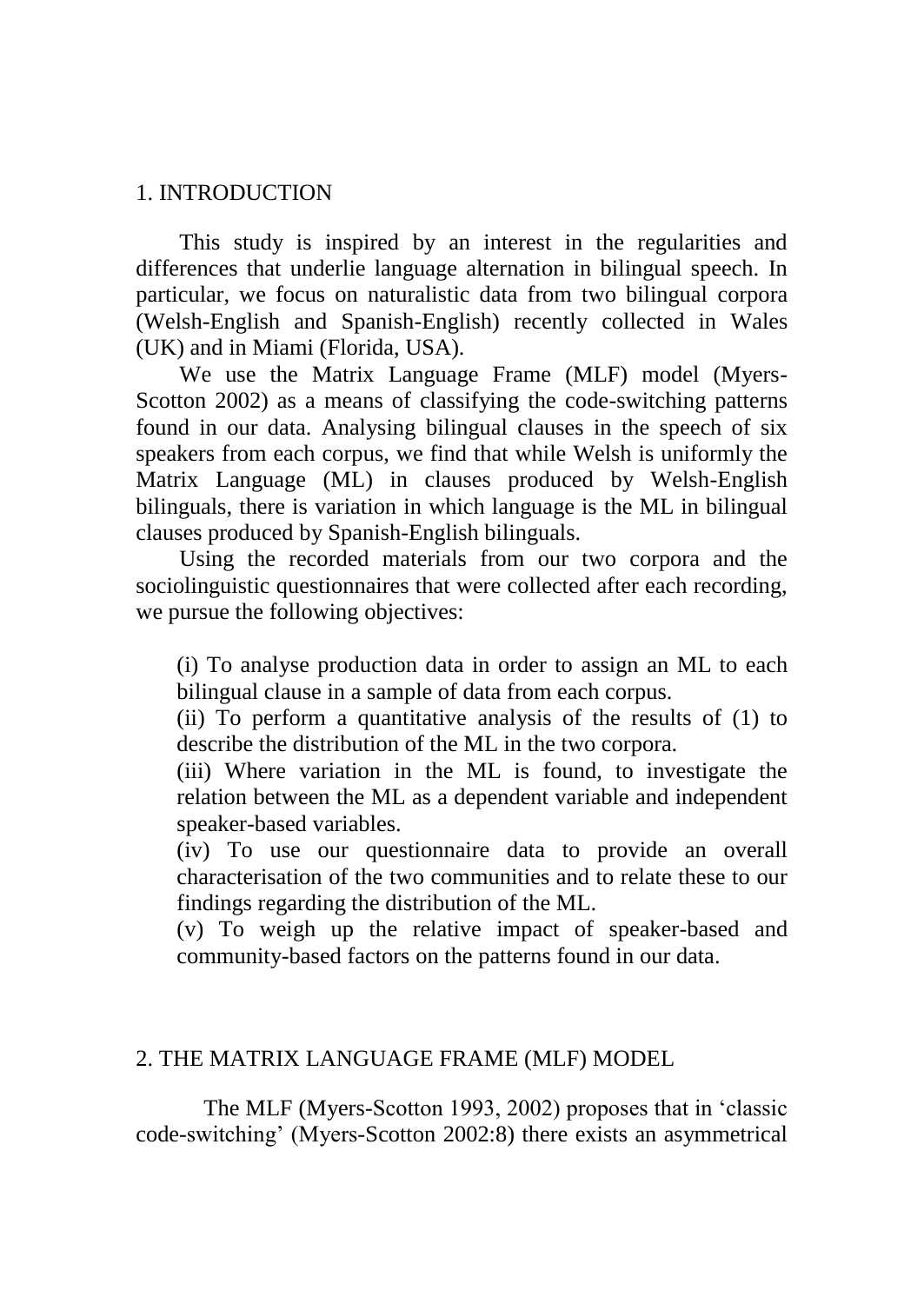relationship between the two languages involved: one being the 'matrix' language and the other being the 'embedded' language (EL). The ML can be defined as the language which provides the morphosyntactic frame for the clause. The EL provides inserted material (mostly content words).

#### 2.1 *The two principles of the MLF model*

Myers-Scotton (2002:59) posits that there are two principles that can be used to identify the ML in a clause: the System Morpheme Principle (SMP) and the Morpheme Order Principle (MOP).

The SMP states that the ML sources outside late system morphemes, which are morphemes which have "grammatical relations external to their head constituent" (Myers-Scotton 2002:59) and thus have to "look outside" their maximal projection for information about their grammatical form, while the MOP states that word order will be sourced from the ML.

The MLF has been tested successfully before on both Welsh and Spanish data (cf. Deuchar, Muysken & Wang 2007; Deuchar 2006; Deuchar & Davies 2009; Davies & Deuchar forthcoming; Smith 2006).

### 3. THE BILINGUAL COMMUNITIES

The main similarities and differences between the two bilingual communities are summarised in table 1, which is partially based on Gathercole (2007).

|                           | <b>Welsh-English</b>   | Spanish-English              |
|---------------------------|------------------------|------------------------------|
| <b>Language Families</b>  | Celtic, Germanic       | Romance, Germanic            |
| <b>Bilingualism since</b> | $19th$ century         | 1960s                        |
| <b>Bilingualism type</b>  | Native-like            | Native-like & L <sub>2</sub> |
|                           |                        | speakers                     |
| <b>Speakers</b>           | Indigenous             | Immigrants                   |
| <b>Speaker identity</b>   | Mixed<br>Welsh         |                              |
|                           |                        |                              |
|                           |                        |                              |
| Language use              | Both daily             | Both daily                   |
| Language visibility       | Both in written/spoken | Both in written/spoken       |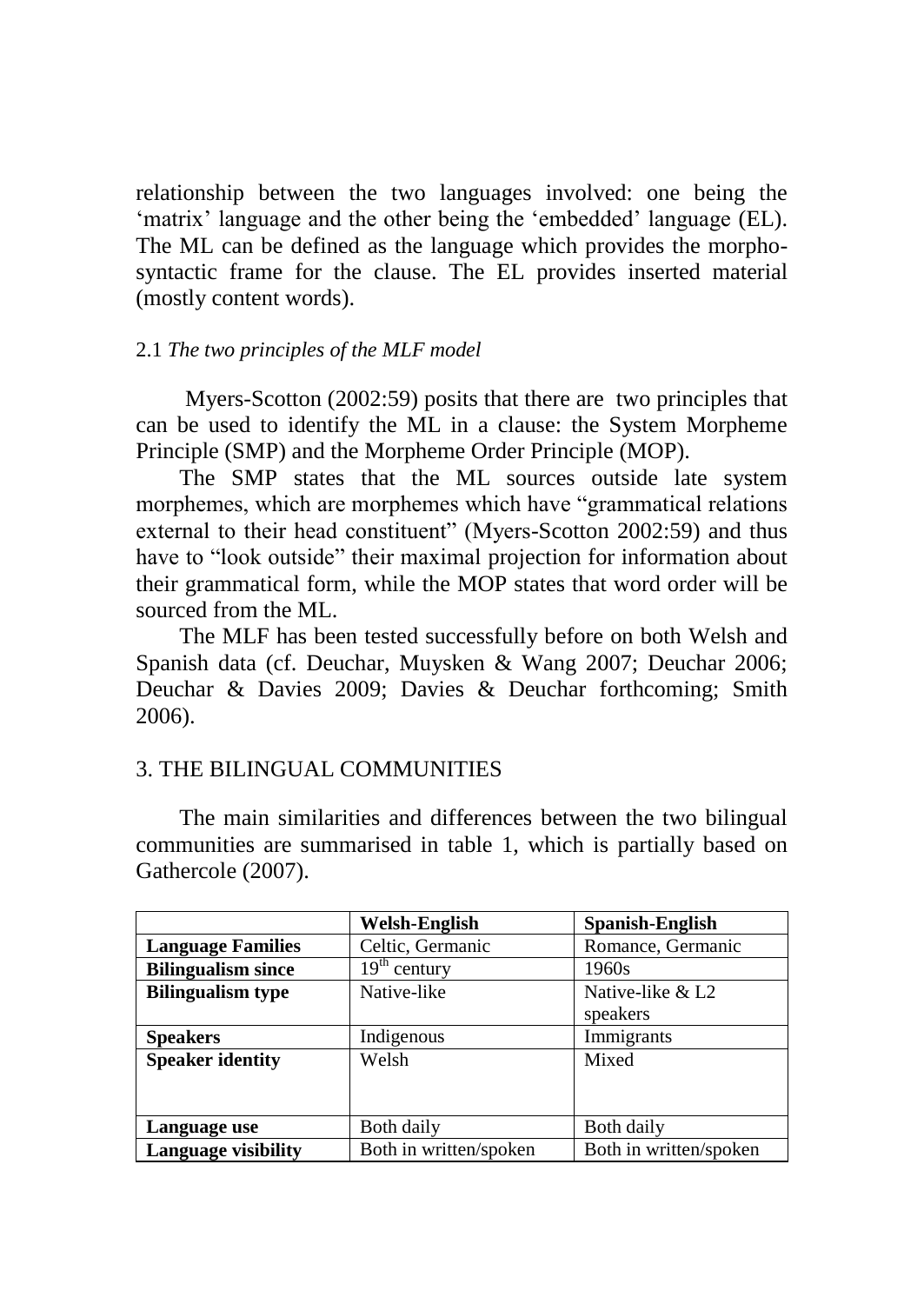|                                        | form        | form        |
|----------------------------------------|-------------|-------------|
| Language of cultural   Welsh<br>events |             | Spanish     |
| <b>Bilingual education</b>             | Since 1940s | Since 1960s |

Table 1. Similarities and differences between the Spanish-English and Welsh English communities.

## 4. METHODOLOGY

### *4.1 Participants*

151 Welsh-English and 85 Spanish-English participants were recorded for the two corpora. Out of those participants, recordings from a sample size of six Welsh-English and six Spanish-English speakers were chosen. The Welsh-English participants were born and raised in Wales and therefore had also been exposed to English at an early age. They reported that they had acquired both languages simultaneously or had started learning English just prior to primary school. Further details are shown in table 2.

| <b>Speaker</b> | Age | Gender | <b>Education</b><br>completed | <b>Primary</b><br>school<br>language | <b>Secondary</b><br>school<br>language | <b>National</b><br>identity |
|----------------|-----|--------|-------------------------------|--------------------------------------|----------------------------------------|-----------------------------|
| AMR            | 36  | Female | High<br>school                | Welsh                                | Welsh                                  | Welsh                       |
| ANT            | 52  | Female | Graduate<br>school            | <b>Bilingual</b>                     | <b>Bilingual</b>                       | Welsh                       |
| <b>DAN</b>     | 25  | Male   | Graduate<br>school            | Welsh                                | Welsh                                  | Welsh                       |
| <b>HEC</b>     | 23  | Male   | Graduate<br>school            | Welsh                                | Welsh                                  | Welsh                       |
| LIS            | 20  | Female | High<br>school                | Bilingual                            | Welsh                                  | Welsh                       |
| <b>MAB</b>     | 19  | Female | High<br>school                | Welsh                                | Welsh                                  | Welsh                       |

Table 2.Welsh-English participants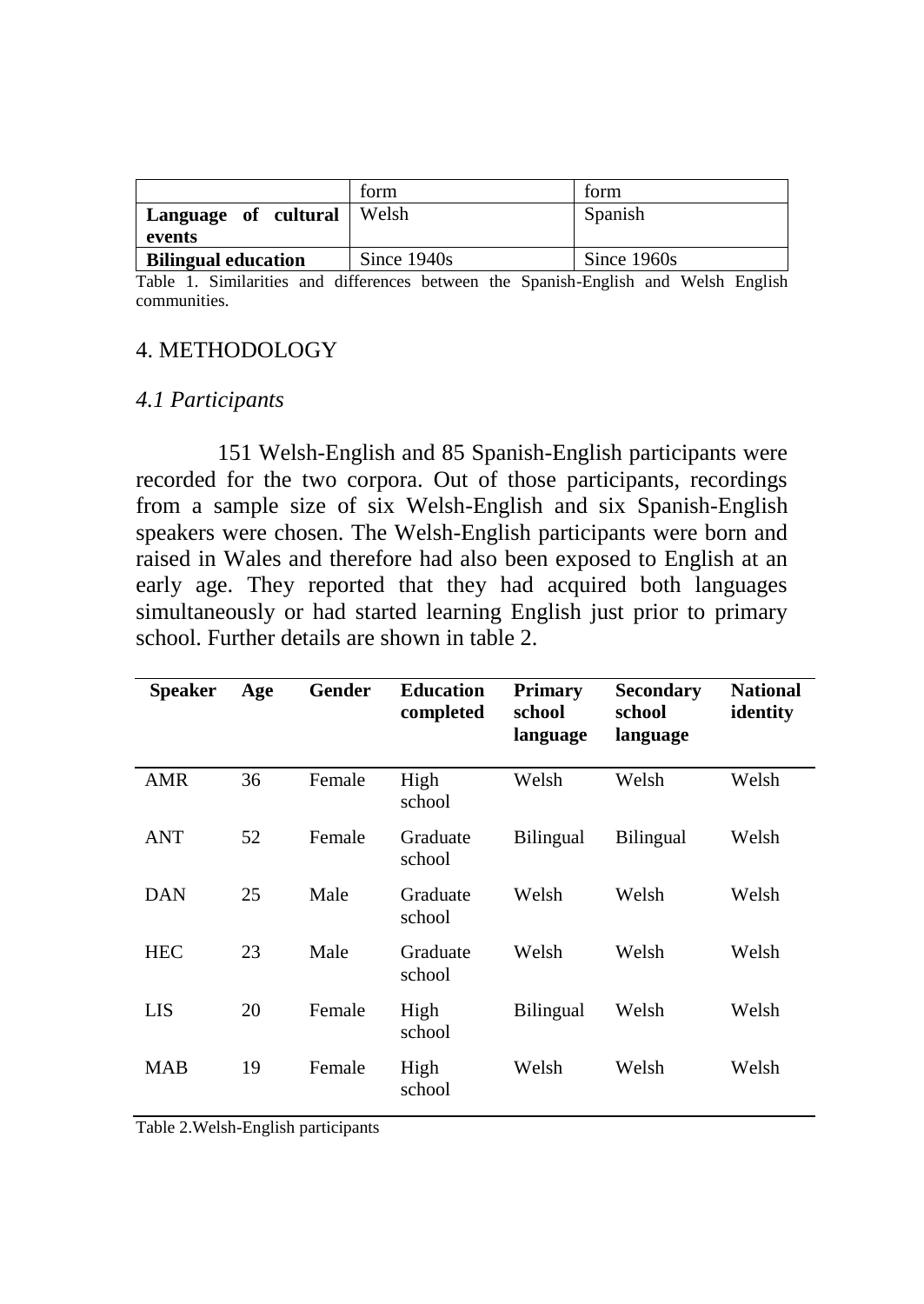As with the Welsh-English participants, six Spanish-English participants (from three recordings) were chosen from the main corpus (see table 3). All of the participants had acquired Spanish at two years of age, and the language spoken in the home was also Spanish. With regards to the age of acquisition of English, however, the participants showed more variability. Two of the speakers had learned English at age two, one speaker at age four, and the others had not learned English until primary or secondary school.

| Speaker    | Age | Gender | <b>Education</b><br>completed | <b>Primary</b><br>school<br>language | Secondary<br>school<br>language | <b>National</b><br>identity |
|------------|-----|--------|-------------------------------|--------------------------------------|---------------------------------|-----------------------------|
| AME        | 26  | Female | <b>Bachelors</b>              | Spanish                              | Bilingual                       | Venezuelan                  |
| CAR        | 21  | Female | High<br>school                | English                              | English                         | American                    |
| <b>KEV</b> | 57  | Male   | High<br>school                | Spanish                              | English                         | Cuban                       |
| PAI        | 33  | Female | High<br>school                | English                              | English                         | Cuban-<br>American          |
| <b>SAR</b> | 34  | Female | <b>Bachelors</b>              | English                              | English                         | Cuban-<br>American          |
| SOF        | 44  | Female | Graduate<br>school            | English                              | English                         | Cuban                       |

Table 3. Spanish-English participants

#### *4.2 Data Collection*

Digital audio recordings were collected by a research team in Wales for the Welsh-English data set and in Miami for the Spanish-English set. Participants were recorded having informal conversations in pairs for approximately half an hour. In order to minimize the Observer"s Paradox (Labov 1972), the investigator was not present. Recordings were afterward transcribed in full. Both corpora consist of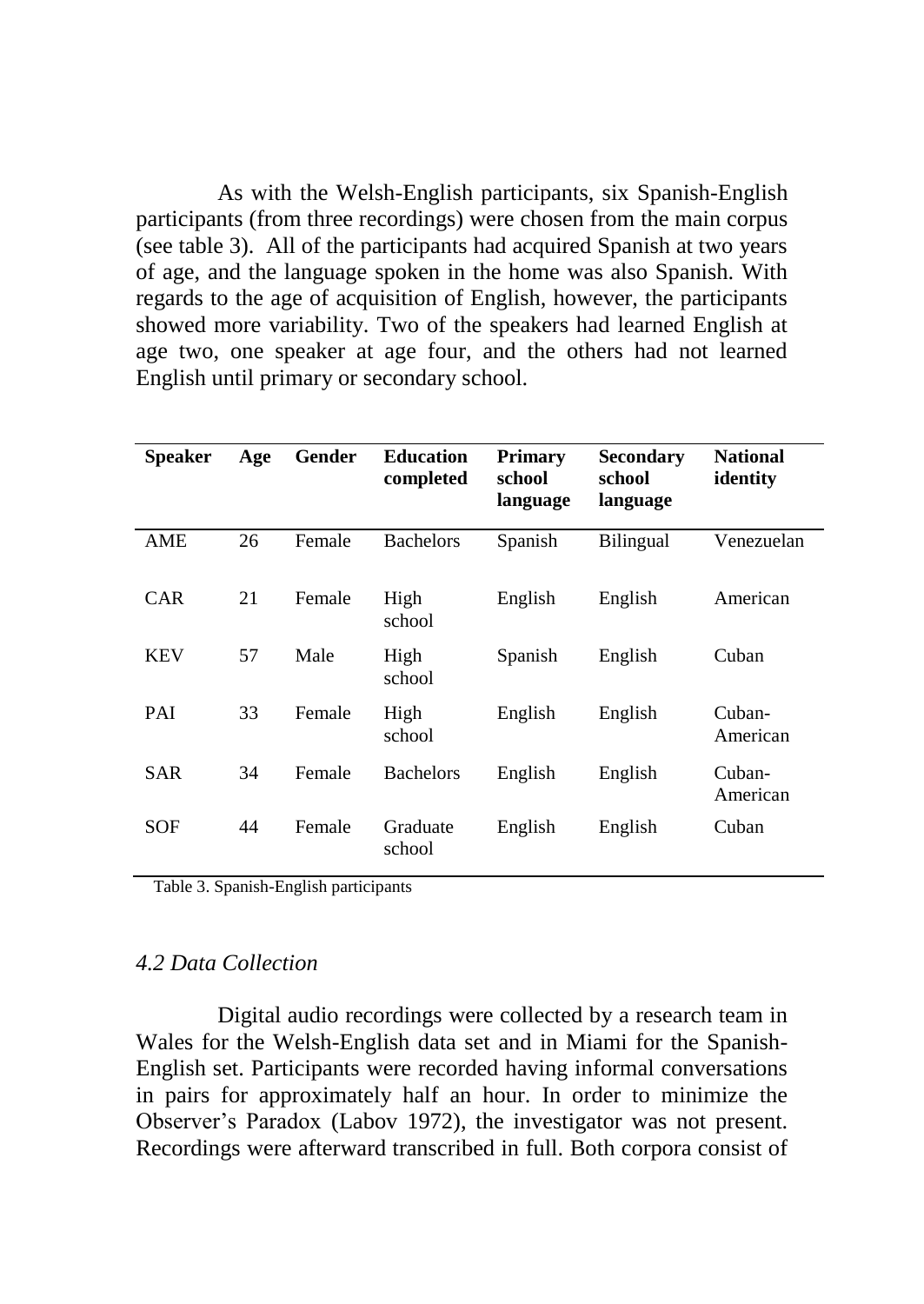approximately forty hours of natural speech data. In this study a representative sample of three hours<sup>i</sup> of recordings was analysed.

In order to provide details for the extralinguistic variables examined in the current study, each speaker was requested to fill in a questionnaire, which included enquiries about gender, age, language history, and attitude towards CS.

## *4.3 Data Analysis*

All of the bilingual utterances were extracted either manually or with the Computerized Language Analysis (CLAN) programme (MacWhinney 2000). The utterances were then divided so that the resulting units of analysis were bilingual simple clauses. The data were analysed according to the MLF framework, in order to identify each clause as having either a Welsh, English or Spanish ML.

A quantitative analysis was conducted on a total of 170 bilingual simple clauses from the Welsh-English transcriptions and 149 from the Spanish-English transcriptions, using the Goldvarb X Varbrul programme (Sankoff, Tagliamonte and Smith 2005). The dependent variable was the ML of the clause, with a binary choice of either Welsh or English and Spanish or English. The independent variables were the following: gender, age, education, age of acquisition of Spanish or Welsh, age of acquisition of English, language proficiency for Spanish or Welsh, language proficiency for English, language used in primary school, language used in secondary school, language input of mother, father and guardian, CS self-report, CS attitude, national identity, and language of social network.

Our study also analysed the questionnaire responses from all of the participants for each corpus (85 Spanish-English and 151 Welsh-English) in order to reveal community-wide trends. The results from the two corpora were compared with the questionnaire responses from the sub-groups in order to ensure that the sub-groups were indeed representative of the larger groups.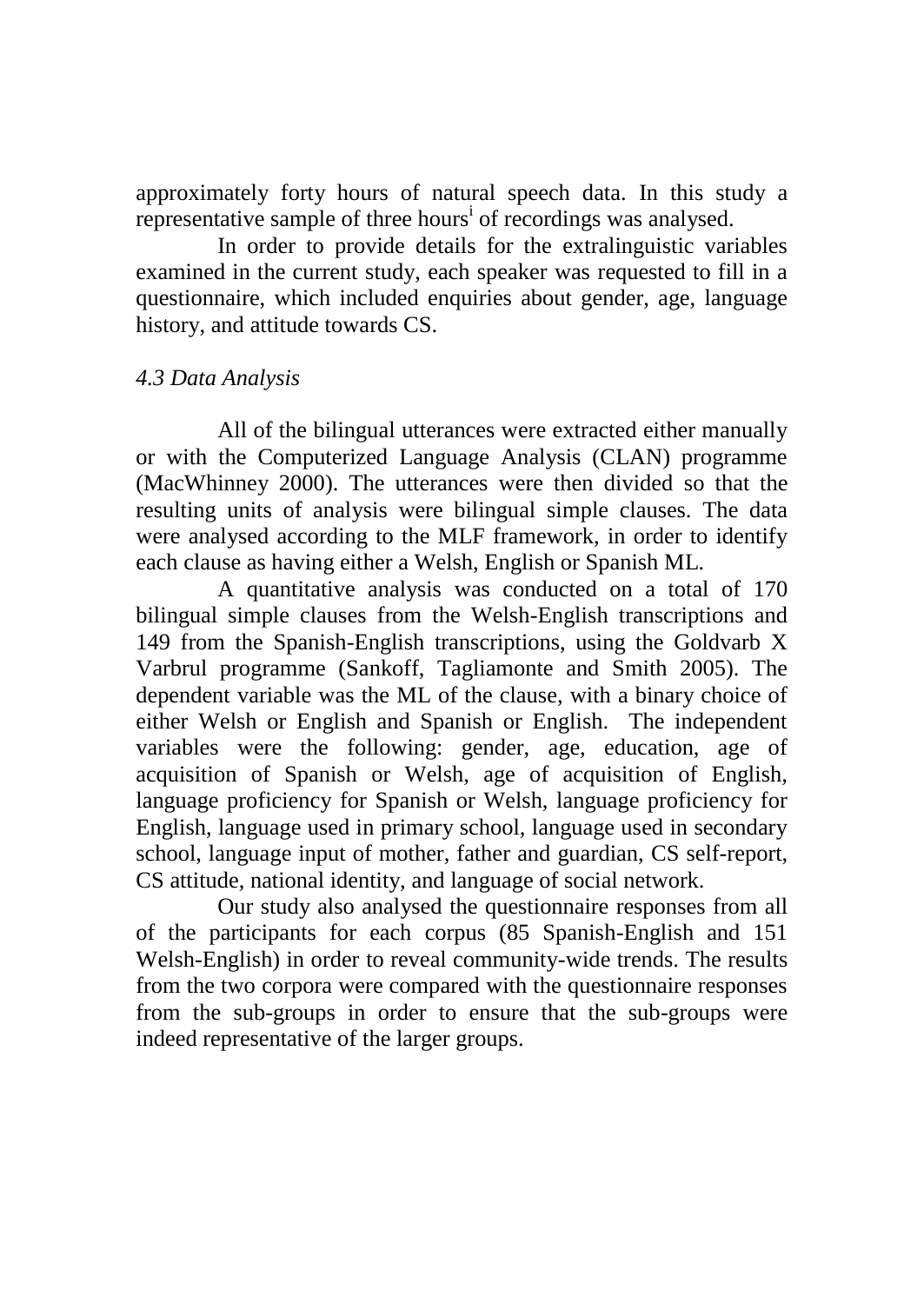## 5. RESULTS

The MLF analysis of the simple bilingual clauses from both datasets yielded the following results. For the Welsh-English data, 100% of the clauses had Welsh as the ML. The Spanish-English data, however, provided more variation: 66% of the clauses had Spanish as the ML and the remaining 34% were identified as having an English ML. Table 4 below presents the ML distribution for each Spanish-English participant.

| File<br>source | <b>Speaker</b> | <b>Spanish</b><br>ML | <b>English</b><br>ML |
|----------------|----------------|----------------------|----------------------|
| Sastre1        | SOF            | 63%                  | 37%                  |
| Sastre1        | <b>KEV</b>     | 66.7%                | 33.3%                |
| Zeledon1       | <b>AME</b>     | 100%                 | $0\%$                |
| Zeledon1       | CAR            | 93.3%                | 6.7%                 |
| Herring 10     | <b>PAI</b>     | 75%                  | 25%                  |
| Herming 10     | SAR            | 48.5%                | 51.5%                |

Table 4. Distribution of matrix language for Spanish-English per participant

Given that 100% of the clauses from the Welsh-English data had Welsh as the ML, and therefore were completely invariant as a dependent variable, the multivariate analysis was only conducted with the Spanish-English dataset. The results did not reveal any of the extra-linguistic factors as being significant.

In order to observe corpus and community-wide sociodemographic trends, an analysis of the 85 Spanish-English and 151 Welsh-English questionnaires was also conducted. We examined the same sixteen questions that were analysed for the two sub-groups. The findings show that the age of acquisition of Spanish or Welsh is similar in that the majority of our participants started learning the language at two years of age (91% of Spanish-English and 83% of Welsh-English participants for the corpora and 100% for both subgroups). The age of acquisition of English, however, was varied across ages for both language pairs, as seen in figure 1.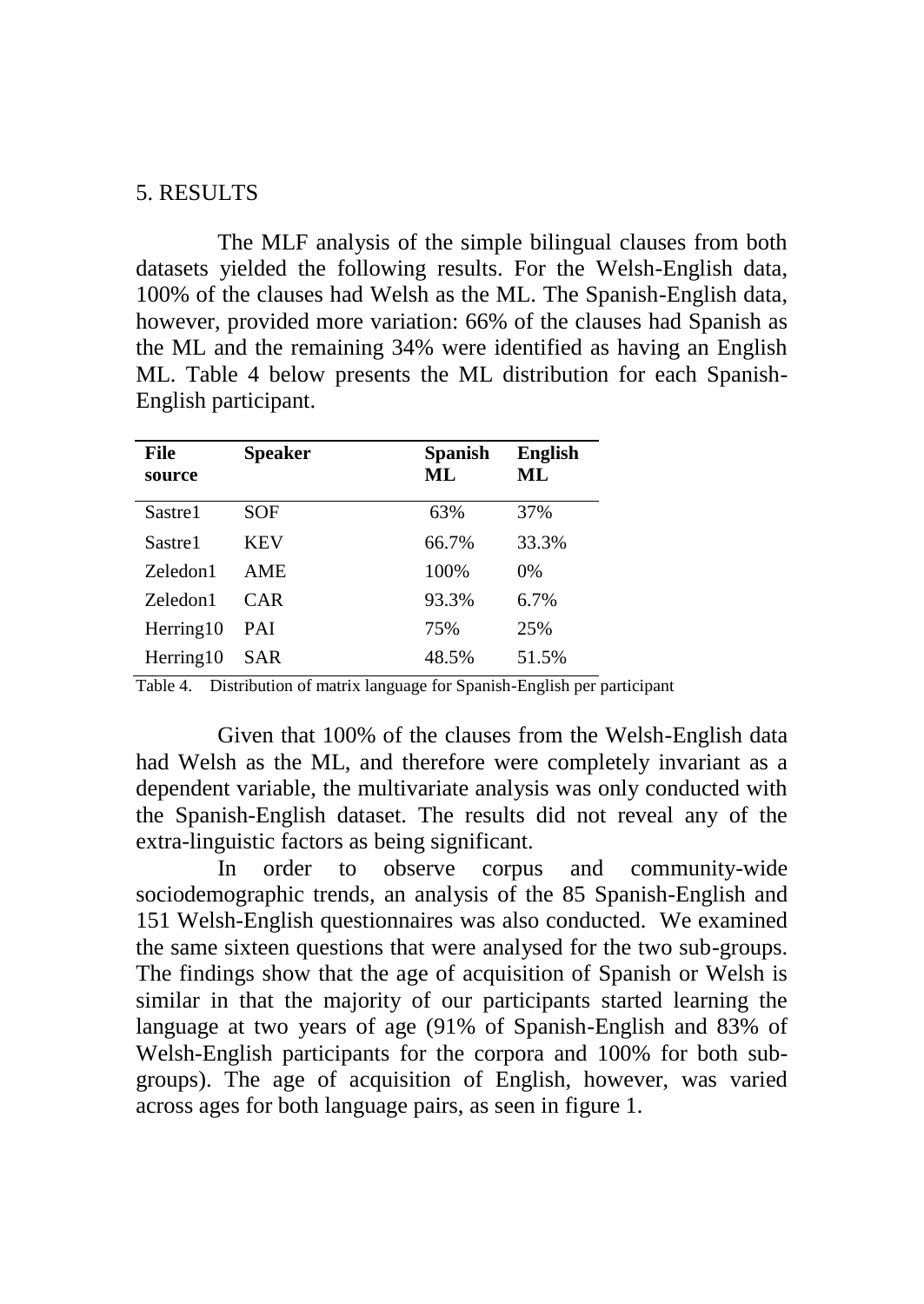

Figure 1. Age of acquisition of English for the Spanish-English and Welsh-English corpora

Both groups reported a similar proficiency in Spanish or Welsh: 74% of the Spanish-English participants and 77% of the Welsh-English participants indicated the highest level of proficiency for their questionnaire response. The results for proficiency in English revealed differences between the groups. 85% of the Spanish-English participants elected the highest proficiency in English, whereas only 68% of the Welsh-English participants reported the same level. This may be due to the differences we find in the primary and secondary school language mediums (see figures 2 and 3). The majority of the Welsh-English participants (72%) had their primary school education in Welsh while the majority of the Spanish-English group (52%) attended school conducted in English.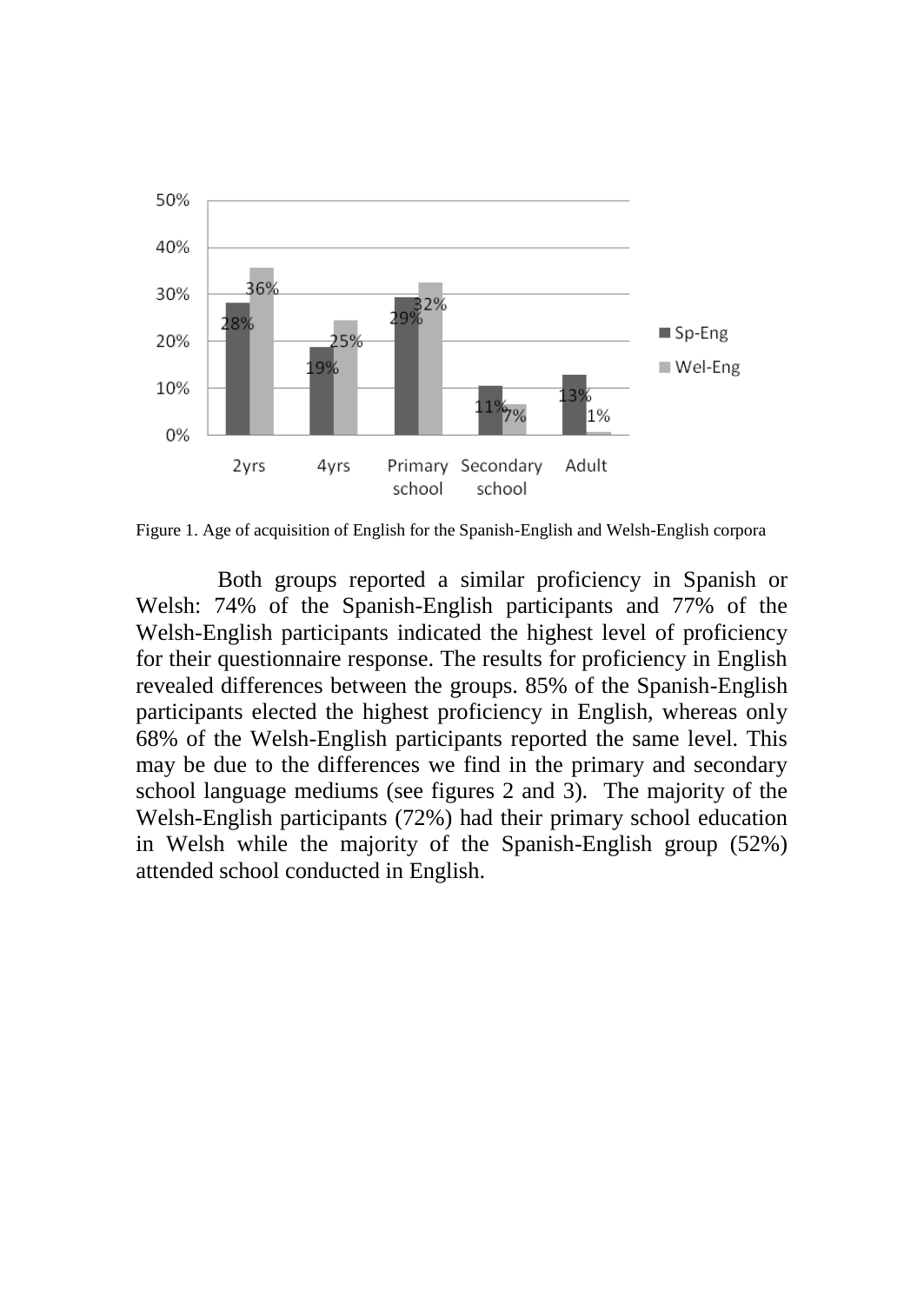

Figure 2. Primary school language for the Spanish-English and Welsh-English corpora

Further differences can also be seen by comparing the language used in secondary education. While 60% of the Spanish-English participants received their education in English, 28% of the Welsh-English participants reported the same.



Figure 3. Secondary school language for the Spanish-English and Welsh-English corpora

Notable differences between the two communities are also clearly visible with respect to their National Identity and their Social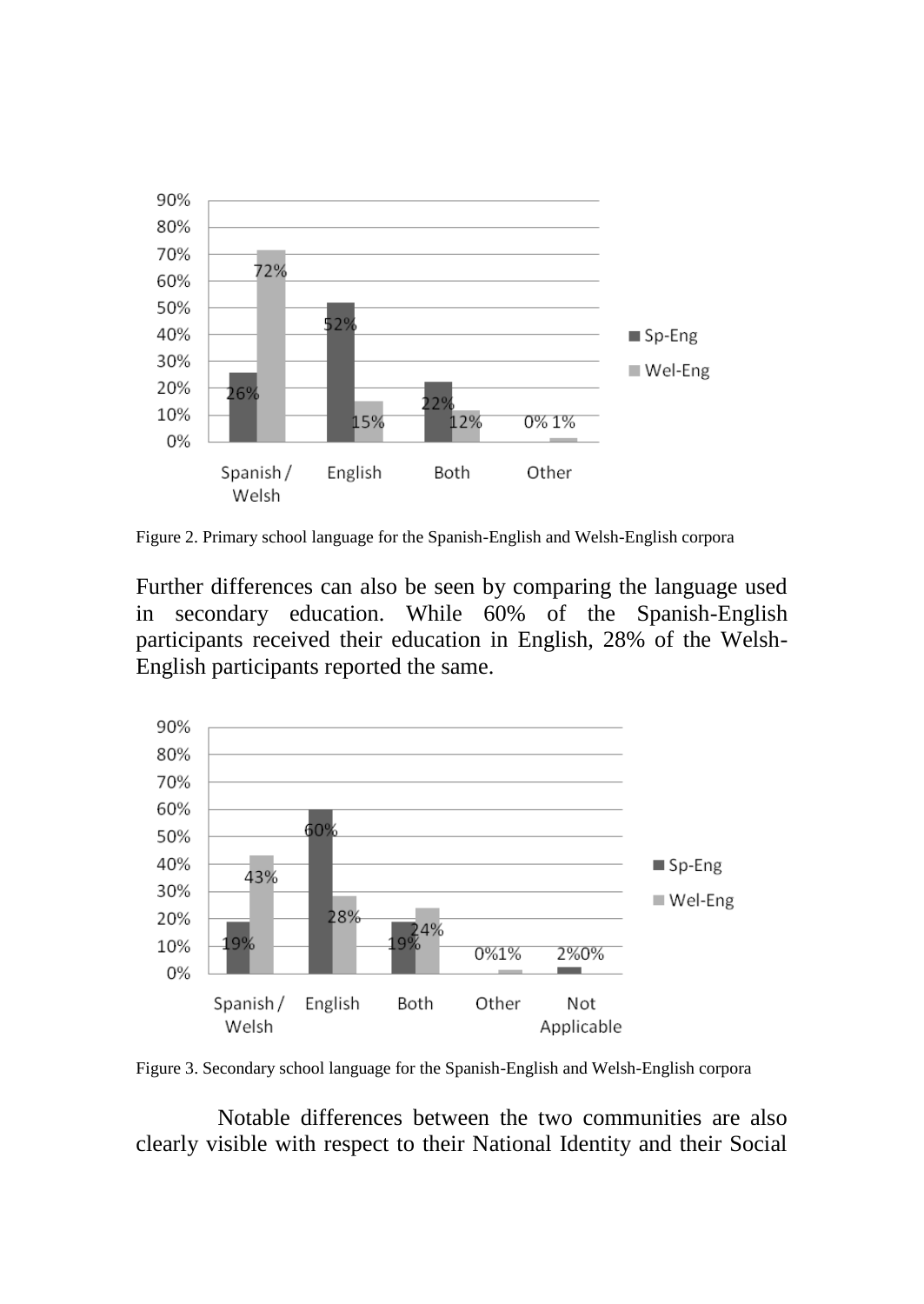Networks. Almost all of the Welsh-English participants identify themselves as Welsh (90%) and half of the Spanish-English participants (48%) fall into the "other" category, which includes identities such as Venezuelan, Dominican, and Cuban-American. The remaining Spanish-English identified as American (32%) and Cuban (21%). Similar results were found with the two sub-groups, where 100% of the six Welsh-English participants elected Welsh as their identity and 50% of the Spanish-English group were classified in the "other" category. The mean scores from the Social Network analysis revealed that the Spanish-English community has a bilingual social network that includes a balance of Spanish and English. The Welsh-English participants tend to have a predominantly Welsh social network. These trends were similar for the corpora and the two subgroups.

# 6. DISCUSSION AND CONCLUSION

In this paper we set out to identify whether speaker-based variables or community-wide norms would account for the CS patterns found in the two corpora. We found that there was considerable uniformity in the Welsh-English data (i.e. the ML was almost always Welsh) and this ruled out the possibility of using speaker-based variables to account for differences between speakers. In the Spanish-English data there was more variation in the choice of ML, allowing for the possibility that this could be related to speakerbased variables. However, none of these turned out to be significant.

We also considered the role of community-wide norms in determining (a) the uniformity of the ML in the Welsh-English community and (b) the relative flexibility in the choice of the ML in the Spanish-English community. The main differences between the two communities as shown by the questionnaire results were that (i) self-perceptions of identity were more homogeneous in the Welsh-English community, which may be attributed to Welsh-medium education (cf. figures 2 and 3) and (ii) social network was oriented more to one language (Welsh) in the Welsh-English community whereas close contacts in the Spanish-English community were more balanced between the two languages. The fact that the Welsh-English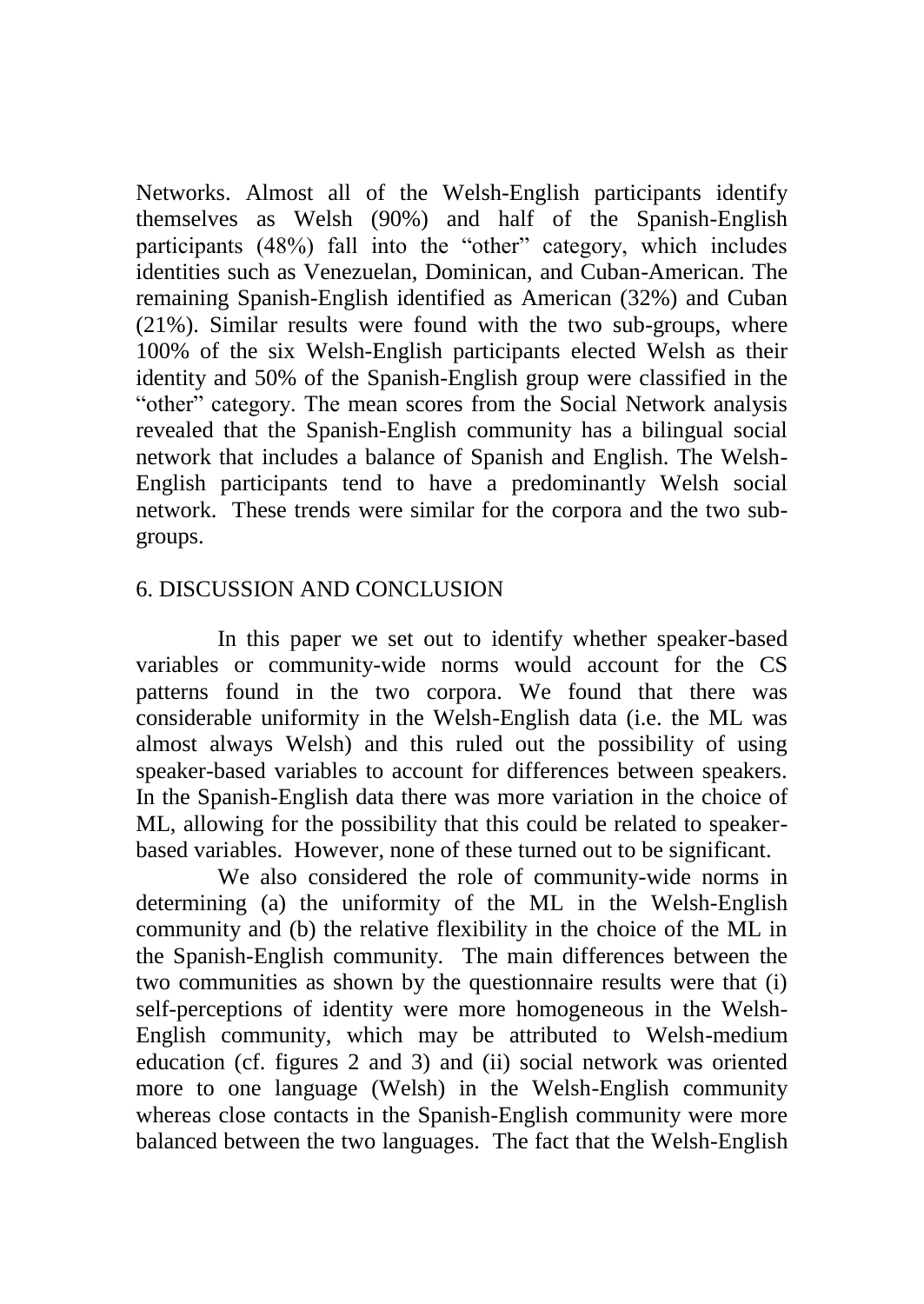speakers consider themselves to have a mainly Welsh identity and also address their closest contacts mostly in Welsh could account for their virtually exclusive choice of Welsh as a matrix language. On the other hand, the more variable identity and choice of language with close contacts in the Spanish-Welsh community could account for the more variable choice of both English and Spanish ML.

It is also possible that language-internal factors may play a role. There may be a universal tendency to select one ML as suggested by Chan (2009). It could be argued that it would be more parsimonious for bilinguals to choose one language as the ML unless the two languages concerned have similar word order. While Spanish and English have similar order (SVO), the word order of Welsh (VSO) and English (SVO) contrasts. Hence, inter-clausal switching between a VSO and an SVO language may be dispreferred. If this is the case, Welsh-English speakers will tend to choose just one ML, and as suggested above, it may be their Welsh national identity and Welsh-oriented social network that determines Welsh as the one they choose. For Spanish-English speakers, however, the fact that both languages have SVO word order allows for more flexibility in the choice of ML. Nevertheless, future research will be needed in order to isolate the role of structural factors of this kind, for example by studying a community where structural and social factors point in the opposite direction. This would occur if a community were to be like the Welsh-English one in using two structurally different languages but unlike the Welsh-English in showing less homogeneous identity and less orientation to Welsh social networks.

# **NOTES**

\* We are grateful to Fraibet Aveledo, Marika Fusser, Jon Herring, Siân Lloyd-Williams, Elen Robert, Alberto Rosignoli and Jonathan Stammers for their comments and help collecting and transcribing the data.

<sup>i</sup>This is due to the fact that only three conversations (i.e.90 minutes total) were transcribed in the Spanish-English corpus at the time this research was conducted. For the sake of comparison, a similar amount of data was chosen from the Welsh-English corpus.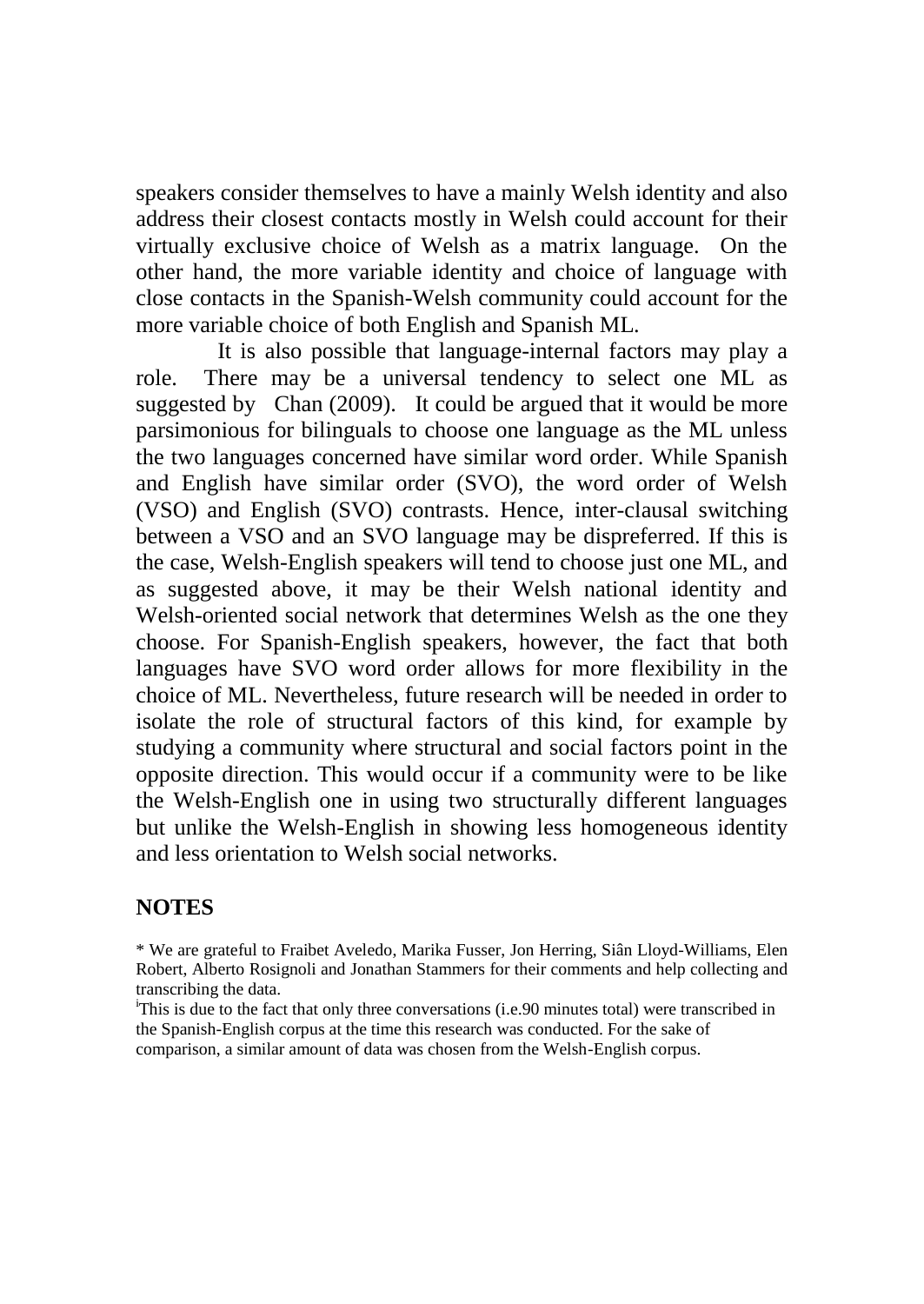#### REFERENCES

- Chan B. 2009. "Code-switching between typologically distinct languages". In ed. Bullock, B. and Toribio, A.J. *The Cambridge Handbook of Linguistic Code-switching*. Cambridge University Press.
- Davies P., Deuchar M. Forthcoming. "Using the Matrix Language Frame model to identify word order convergence in Welsh-English bilingual speech", in ed. Breitbarth, A., C. Lucas, S. Watts and D. Willis*., Continuity and Change in Grammar*. Amsterdam: John Benjamins
- Deuchar M. 2006. "Welsh-English codeswitching and the Matrix Language Frame model", *Lingua,* 116 (11): 1986-2011.
- Deuchar M., Davies P. 2009. "Code-switching and the future of Welsh", *International Journal of the Sociology of Language*, 195: 15–38.
- Deuchar M., Muysken P., Wang S. 2007. "Structured Variation in Codeswitching: Towards an Empirically Based Typology of Bilingual Speech Patterns", *The International Journal of Bilingual Education and Bilingualism*, 10(3): 298-340.
- Gardner-Chloros P. 2009. *Code-switching.* Cambridge, UK.
- Gathercole V. 2007. Miami and North Wales, So Far and Yet so Near: A Constructivist Account of Morphosyntactic Developmetn in Bilingual Children. *The International Journal of Bilingual Education and Bilingualism,* 10(3):224-247.
- Labov W.1972. "Some principles of linguistic methodology". *Language in Society,* 1 (1), 97-120
- MacWhinney B. 2000. *The CHILDES Project: Tools for Analyzing Talk (3rd ed.).* Mahwah, NJ: Lawrence Erlbaum Associates.
- Myers-Scotton C. 1993. *Duelling languages: Grammatical structure in codeswitching*. Oxford and New York: Oxford University Press.
- Myers-Scotton C. 2002. *Contact linguistics: Bilingual encounters and grammatical outcomes.* Oxford and New York: Oxford University Press.
- Sankoff D., Tagliamonte S. A., Smith E. 2005. *Goldvarb X.* Toronto, Canada: Department of Linguistics, University of Toronto.